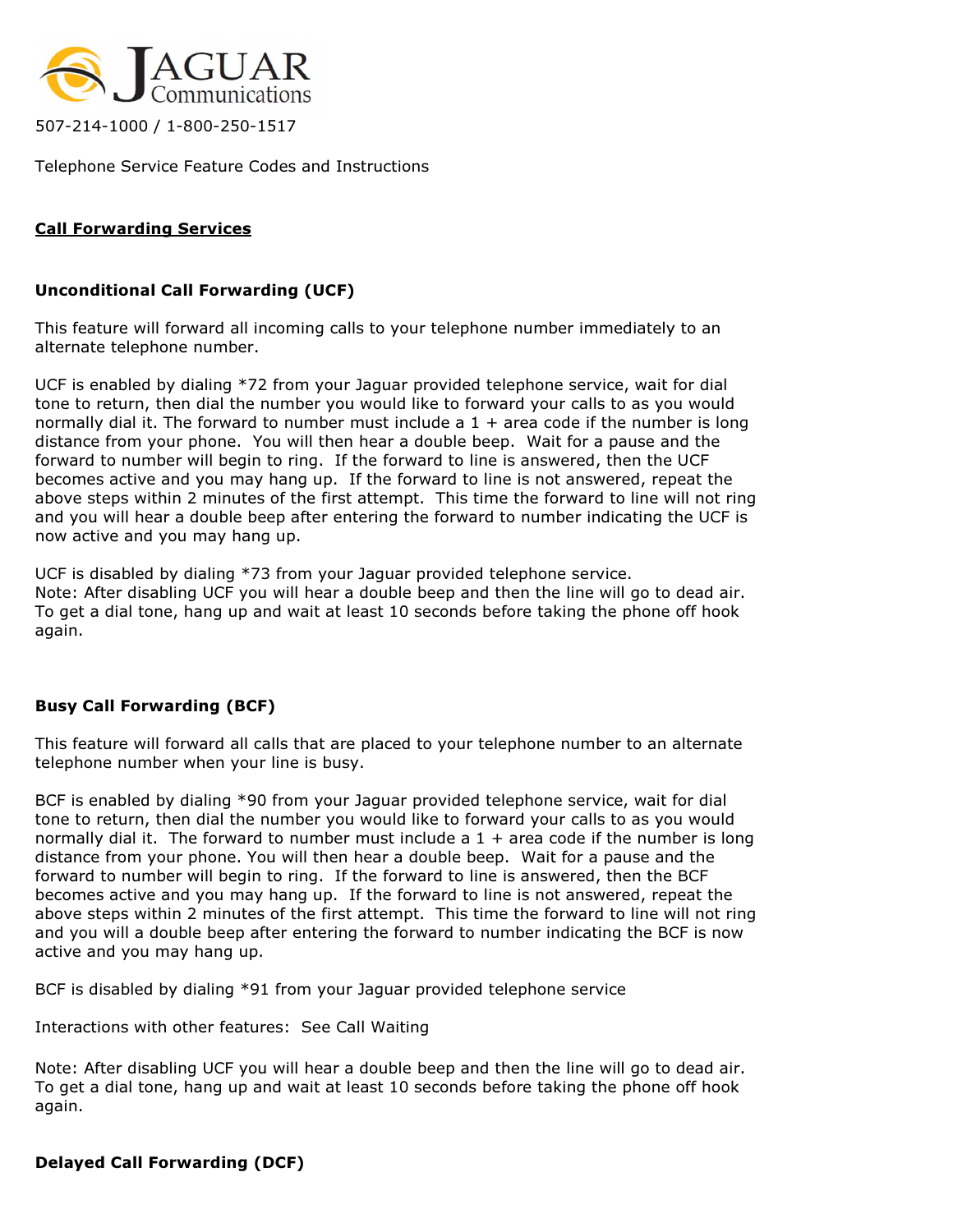This feature will forward all calls that are placed to your telephone number that go answered within a certain time limit/rings to an alternate telephone number. The default time is 36 seconds or 6 rings.

DCF is enabled by dialing \*92 from your Jaguar provided telephone service, wait for dial tone to return, then dial the number you would like to forward your calls to as you would normally dial it. The forward to number must include a  $1 +$  area code if the number is long distance from your phone. You will then hear a double beep. Wait for a pause and the forward to number will begin to ring. If the forward to line is answered, then the DCF becomes active and you may hang up. If the forward to line is not answered, repeat the above steps within 2 minutes of the first attempt. This time the forward to line will not ring and you will hear a double beep after entering the forward to number indicating the DCF is now active and you may hang up.

DCF is disabled by dialing \*93 from your Jaguar provided telephone service

Note: After disabling UCF you will hear a double beep and then the line will go to dead air. To get a dial tone, hang up and wait at least 10 seconds before taking the phone off hook again.

## Selective Call Forwarding (SCF)

SCF Immediately forwards all calls to your number that are received from specific calling numbers to an alternate number. (maximum of 10 entries allowed)

To configure the service dial \*63 from your Jaguar provided telephone service, an announcement is returned indicating the current status of the service, on or off, and further instructions for configuring the service.

To turn off SCF dial \*63, an announcement will play stating if the service is on or off. If service is on, press 3 to turn it off.

## Incoming Call Services

## Anonymous Call Rejection (ACR)

This feature automatically rejects all calls to your telephone number from callers who have withheld their caller ID number. This will not reject callers who have withheld their name.

ACR is enabled by dialing \*77 from your Jaguar provided telephone service.

ACR is disabled by dialing \*87 from your Jaguar provided telephone service.

## Multi-Party Call Services

## Three Way Calling (TWC)

Three way calling is the service that allows you to call another number during an existing call from your Jaguar provided telephone service, and introduce this party into the existing call. A three-way call is initiated by hitting flash-hook (recall) on your telephone then dialing the second number. Once the second party answers hitting flash-hook (recall) again connects all three parties. Hitting flash-hook (recall) again disconnects the third party. If the call originator hangs up with the first party on hold, they will receive a ringback to reconnect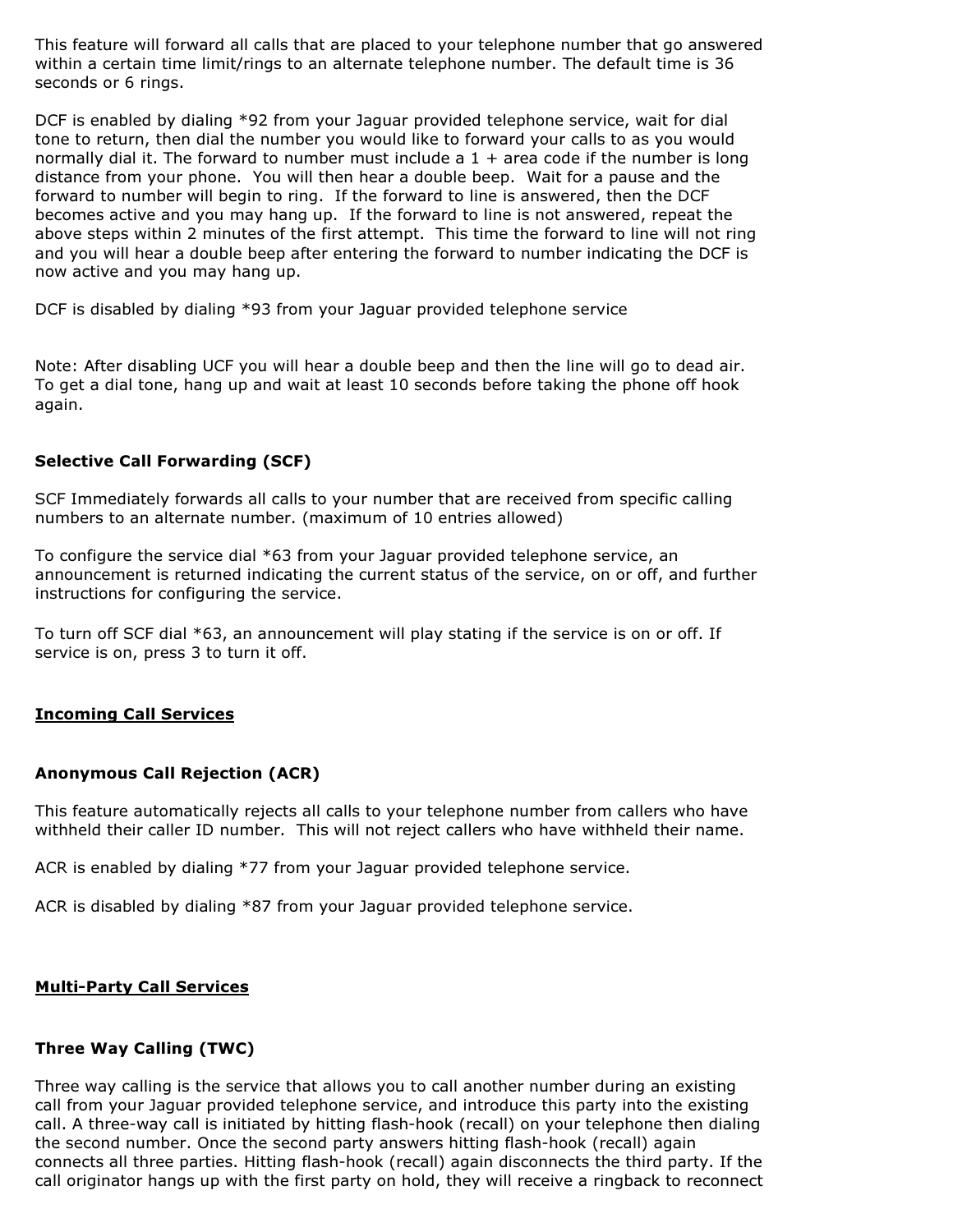the call.

# Call Waiting (CW)

Call Waiting is the feature that notifies a subscriber that a second call is on the line and allows the subscriber to switch between the calls.

Call waiting notifies you by an audible tone when a call is waiting and the waiting caller receives an announcement telling them the system has alerted you of the waiting call. You can then switch between the current call and the new call by using the flash-hook (recall) on your telephone. If you hang up while a call is waiting, you will receive a ringback to alert you of the waiting call and you may answer the call.

Call waiting interacts with Delayed and Busy Call Forwarding as follows:

- If a call meets busy condition and no others are waited, the new call is waited.

- If the Delayed Call Forwarding timer exceeds the time limit set and a call is still waiting, that call is forwarded to the DCF number and no longer waited.

- If a second incoming call meets a busy condition and another call is already waited, the call is forwarded per Busy Call Forwarding.

### Call Waiting with Calling Number Delivery (CWND)

Call Waiting with Caller ID Number Delivery is the feature that allows the calling number (but not name) to be displayed on your caller ID device for an incoming call while you are currently connected to an existing call. You must have a telephone that supports this feature.

### Cancel Call Waiting (CCW)

This allows you to disable call waiting before making a call.

CCW is enabled for the duration of the current call by dialing \*70 from your Jaguar provided telephone service.

#### Caller ID services

#### Calling Number Delivery (CND)

Calling Number Delivery (CND) is the feature that allows the calling number to be displayed on your caller ID device.

CND is enabled by dialing \*65 from your Jaguar provided telephone service.

CND is disabled by dialing \*85 from your Jaguar provided telephone service.

These access codes also enable and disable calling name delivery.

#### Calling Name Delivery (CNAM)

Calling Name Delivery (CNAM) is the feature that allows the calling name to be displayed on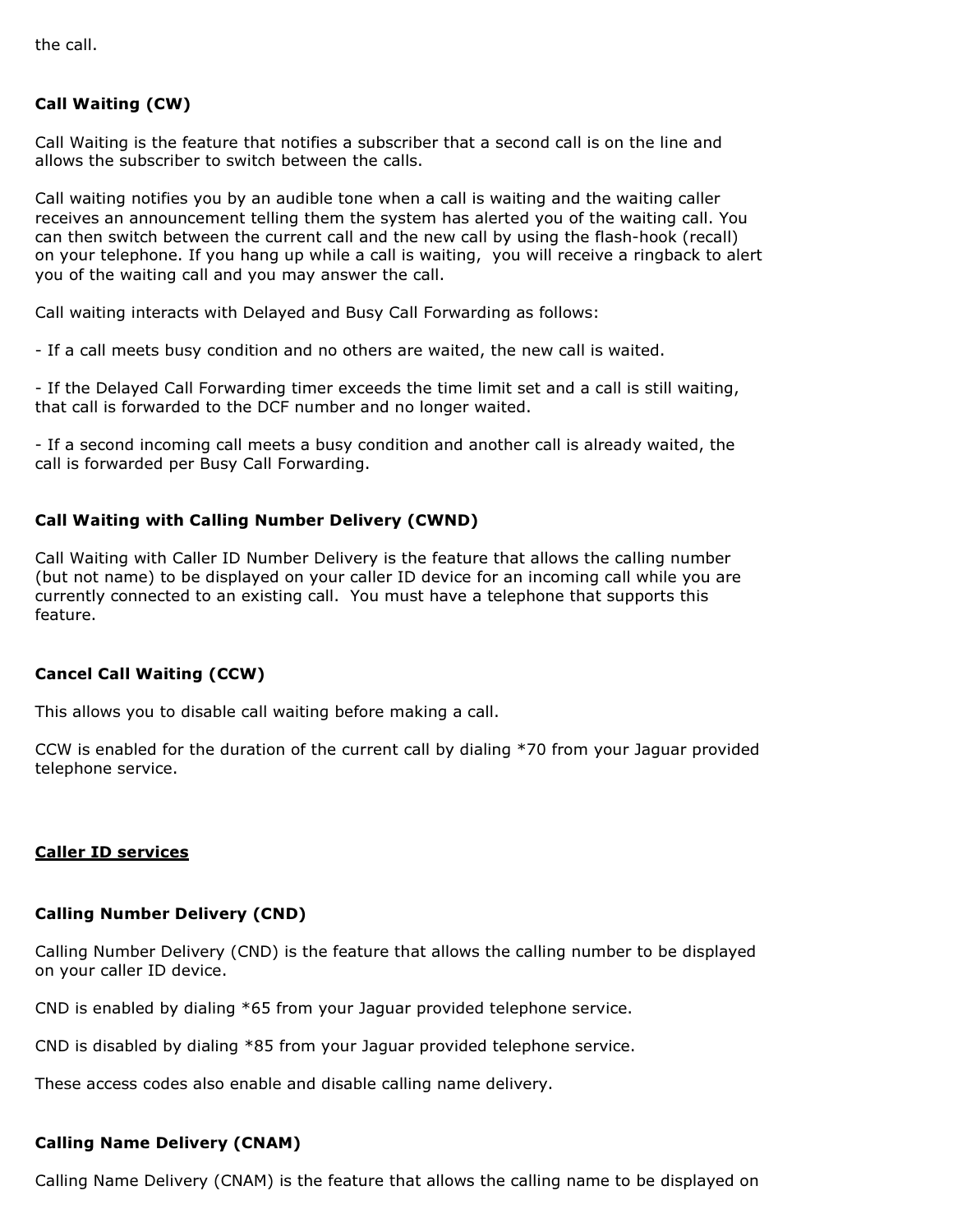your caller ID device.

CNAM is enabled by dialing \*65 from your Jaguar provided telephone service.

CNAM is disabled by dialing \*85 from your Jaguar provided telephone service.

These access codes also enable and disable calling number delivery.

# Automatic Recall (AR)

This feature allows you to hear the last incoming call's number and/or return a call to that number providing the number was not withheld.

You can dial \*69 from your Jaguar provided telephone service to simply hear the last caller's number and then dial 1 to automatically dial that number.

## Customer Originated Trace (COT)

Customer Originated Trace is the feature that allows you to request a trace of the incoming call. This information is provided to Jaguar, not the subscriber, and this may be passed on to an appropriate authority. This service is invoked by dialing \*57 from your Jaguar provided telephone service during a call following a flash-hook (recall), or after the call.

## Calling Number Delivery Blocking (CNDB)

Calling Number Delivery Blocking (CNDB) is the feature that allows you to block delivery of your telephone number from the called party.

Dial \*67 from your Jaguar provided telephone service before making a call to disable Calling Number Delivery for a single call.

Dial \*82 from your Jaguar provided telephone service to re-enable Calling Number Delivery if your number is normally blocked by default.

## Outgoing Call services

#### Speed Calling

This feature consists of mapping a telephone number to a single or two digit code. You can then dial the single or two digit code and it is interpreted as if you had just dialed the full telephone number it is mapped to.

To map a telephone number to a single digit code:

- Dial \*74 from your Jaguar provided telephone service (you will hear a broken dial tone).
- Enter the single digit (2 through 9) you want to map the telephone number to.

- Enter the telephone number you wish to map the single digit code to.

 - Note: You must enter the telephone exactly as you would normally dial the telephone number,  $1 + \text{area code } \text{may required.}$ 

- You will hear a confirmation tone and after a moment of silence you will hear dial tone again.

- To map a telephone number to a two digit code:
- Dial \*75 from your Jaguar provided telephone service (you will hear a broken dial tone).
- Enter the two digits (20 through 49) you want to map the telephone number to.
- Enter the telephone number you wish to map the single digit code to.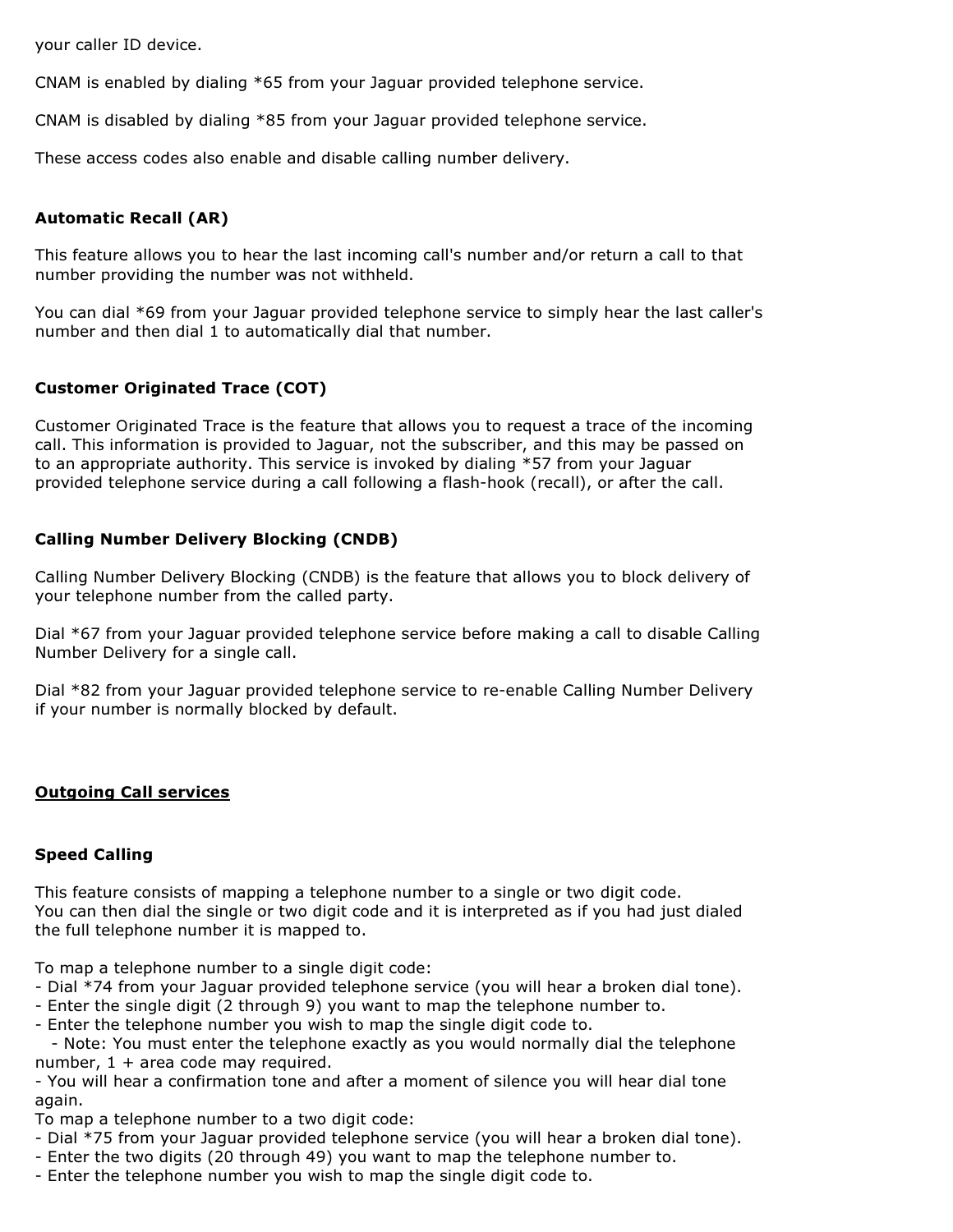- Note: You must enter the telephone exactly as you would normally dial the telephone number,  $1 + \text{area code may required.}$ 

- You will hear a confirmation tone and after a moment of silence you will hear dial tone again.

To use a Speed Dialing code, Dial the single or two digit code followed by the # key or wait four seconds after dialing the code and the telephone number it is mapped to will be dialed. 15 Second wait time if the # key isn't pressed after the code.

Interactions with other features:

- You may dial a speed calling code after flash hooking to get three way calling.
- After \*72, \*90 and \*92 to set up call forwarding to the speed code mapping.
- During set up of selective call forwarding after dialling \*63.
- After \*67 to withhold caller ID when using a speed code mapping.
- After the cancel call waiting access code.

- After dialing 101XXXX to specify a long distance carrier. Speed calling codes may map to:

- Numbers in any format (such as 1+10 Digits, 0+10 Digits, 10 Digits, 1+7 Digits, 0+7 Digits, 7 Digits)

- Any access codes (such as \*72)
- 101XXXX plus any of the above.

Speed calling codes may not map to combinations of access codes followed by numbers such as mapping a code to  $*72$  1+10 Digits to enable call forwarding to a particular number.

#### Message services

#### Reminder Calls

This feature allows the you to be called by our system at a configured time of day and to hear an announcement when you answer. Reminder calls are made within 1 minute of the configured time. If the reminder isn't answered, the system will retry later. Individual reminders are made once in the 24 hours after the reminder was configured. Reminder Calls are configured by using the following codes dialed from your Jaguar provided telephone service:

Enable an one-time reminder \*310

Disable all one-time reminders \*311

Disable one one-time reminder \*312

Check one-time reminders \*313

Enable a regular (repeating) reminder \*314

Disable all regular reminders \*315